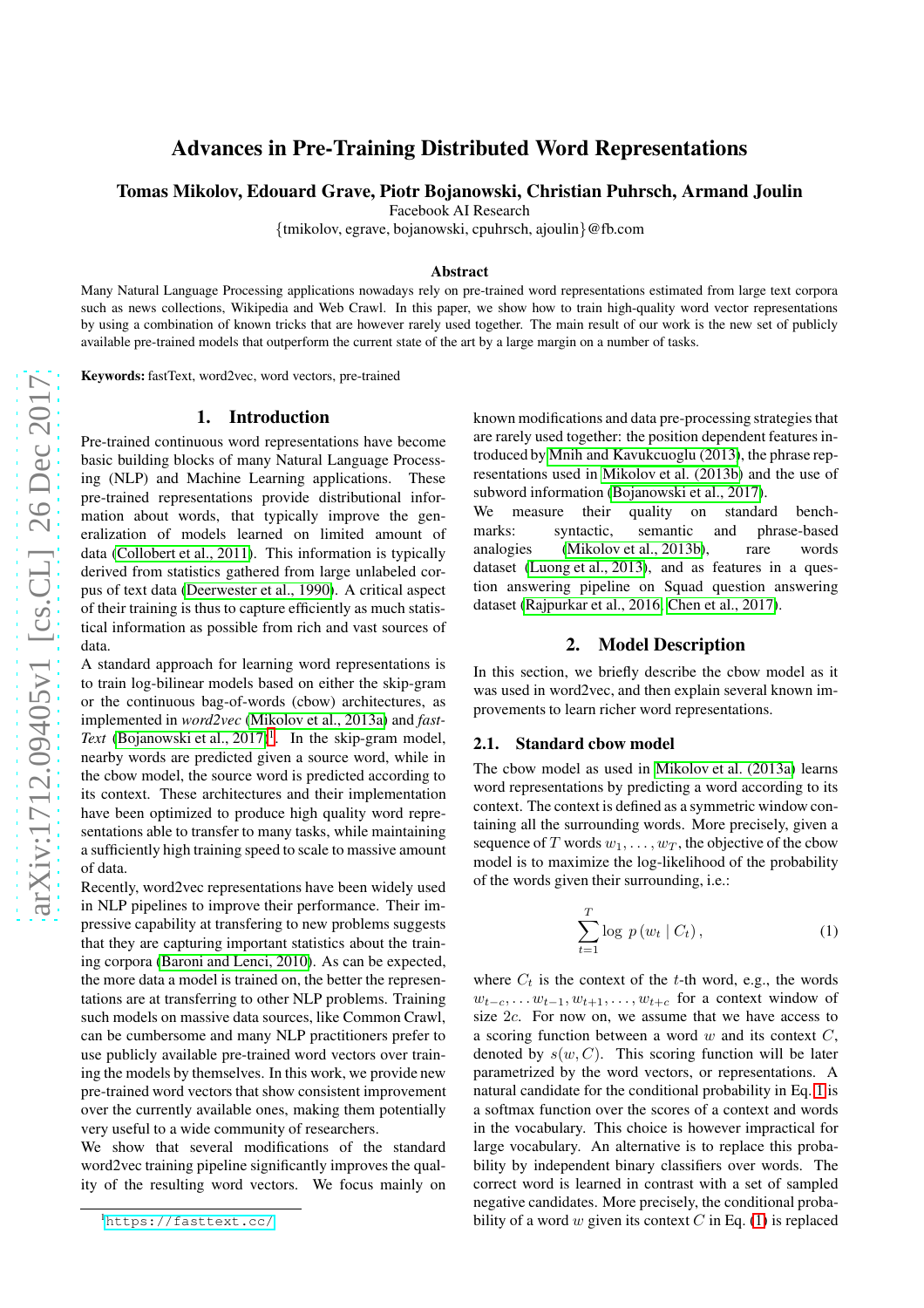by the following quantity:

<span id="page-1-0"></span>
$$
\log\left(1 + e^{-s(w,C)}\right) + \sum_{n \in N_C} \log\left(1 + e^{s(n,C)}\right),\qquad(2)
$$

where  $N_C$  is a set of negative examples sampled from the vocabulary. The objective function maximized by the cbow model is obtained by replacing the log probability in Eq. [\(1\)](#page-0-1) by the quantity defined in Eq. [\(2\)](#page-1-0), i.e.:

$$
\sum_{t=1}^{T} \left[ \log \left( 1 + e^{-s(w_t, C_t)} \right) + \sum_{n \in N_{C_t}} \log \left( 1 + e^{s(n, C_t)} \right) \right].
$$

A natural parametrization for this model is to represent each word w by a vector  $v_w$ . Similarly, a context is represented by the average of word vectors  $u_{w'}$  of each word  $w'$  in its window. The scoring function is simply the dot product between these two quantities, i.e.,

$$
s(w, C) = \frac{1}{|C|} \sum_{w' \in C} u_{w'}^T v_w.
$$
 (3)

Note that different parametrizations are used for the words in a context and the predicted word.

Word subsampling. The word frequency distribution in a standard text corpus follows a Zipf distribution, which implies that most of the words belongs to small subset of the entire vocabulary [\(Li, 1992\)](#page-3-10). Considering all the occurences of words equally would lead to overfit the parameters of the model on the representation of the most frequent words, while underfitting on the rest. A common strategy introduced in [Mikolov et al. \(2013a\)](#page-3-2) is to subsample frequent words, with the following probability  $p_{disc}$  of discarding a word:

$$
p_{disc}(w) = 1 - \sqrt{t/f_w} \tag{4}
$$

where  $f_w$  is the frequency of the word w, and  $t > 0$  is a parameter.

# <span id="page-1-4"></span>2.2. Position-dependent Weighting

The context vector described above is simply the average of the word vectors contained in it. This representation is oblivious to the position of each word. Explicitly encoding a representation for both a word and its position would be impractical and prone to overfitting. A simple yet effective solution introduced in the context of word representation by [Mnih and Kavukcuoglu \(2013\)](#page-3-5) is to learn position representations and use them to reweight the word vectors. This position dependent weighting offers a richer context representation at a minimal computational cost.

Each position  $p$  in a context window is associated with a vector  $d_p$ . The context vector is then the average of the context words reweighted by their position vectors. More precisely, denoting by  $P$  the set of relative positions  $[-c, \ldots, -1, 1, \ldots, c]$  in the context window, the context vector  $v_C$  of the word  $w_t$  is:

$$
v_C = \sum_{p \in P} d_p \odot u_{t+p},\tag{5}
$$

where ⊙ is the pointwise multiplication of vectors.

### 2.3. Phrase representations

The original cbow model is only based on unigrams, which is insensitive to the word order. We enrich this model with word n-grams to capture richer information. Directly incorporating the n-grams in the models is quite challenging as it clutters the models with uninformative content due to huge increase of the number of the parameters. Instead, we follow the approach of [Mikolov et al. \(2013b\)](#page-3-6) where n-grams are selected by iteratively applying a mutual information criterion to bigrams. Then, in a data pre-processing step we merge the words in a selected n-gram into a single token.

For example, words with high mutual information like "New York" are merged in a bigram token, "New York". This pre-processing step is repeated several times to form longer n-gram tokens, like "New York City" or "New York University". In practice, we repeat this pro- $\csc 5 - 6$  times to build tokens representing longer ngrams. We used the *word2phrase* tool from the word2vec project<sup>[2](#page-1-1)</sup>. Note that unigrams with high mutual information are merged only with a probability of 50%, thus we still keep significant number of unigram occurrences. Interstingly, even if the phrase representations are not further used in an application, they effectively improve the quality of the word vectors, as is shown in the experimental section.

#### 2.4. Subword information

Standard word vectors ignore word internal structure that contains rich information. This information could be useful for computing representations of rare or mispelled words, as well as for mophologically rich languages like Finnish or Turkish. A simple yet effective approach is to enrich the word vectors with a bag of character n-gram vectors that is either derived from the singular value decomposition of the co-occurence matrix (Schütze, 1993) or directly learned from a large corpus of data [\(Bojanowski et al., 2017\)](#page-3-3). In the latter, each word is decomposed into its character n-grams N and each n-gram  $n$  is represented by a vector  $x_n$ . The word vector is then simply the sum of both representations, i.e.:

$$
v_w + \frac{1}{|N|} \sum_{n \in N} x_n.
$$
 (6)

In practice, the set of n-grams  $N$  is restricted to the n-grams with 3 to 6 characters. Storing all of these additional vectors is memory demanding. We use the hashing trick to circumvent this issue [\(Weinberger et al., 2009\)](#page-3-12).

# 3. Training Data

We used several sources of text data that are publicly available and the Gigaword dataset, as described in Table 1. In particular, we used English Wikipedia from June 2017, from which we used the meta pages archive which resulted in a text corpus with more than 9 billion words  $3$ . Further, we used all news datasets from <statmt.org> from years 2007 - 2016, the UMBC corpus [\(Han et al., 2013\)](#page-3-13), the En-glish Gigaword, and Common Crawl from May 2017<sup>[4](#page-1-3)</sup>.

<sup>2</sup><https://github.com/tmikolov/word2vec>

<span id="page-1-1"></span><sup>3</sup><https://dumps.wikimedia.org/enwiki/latest/>

<span id="page-1-3"></span><span id="page-1-2"></span><sup>4</sup><https://commoncrawl.org/2017/06>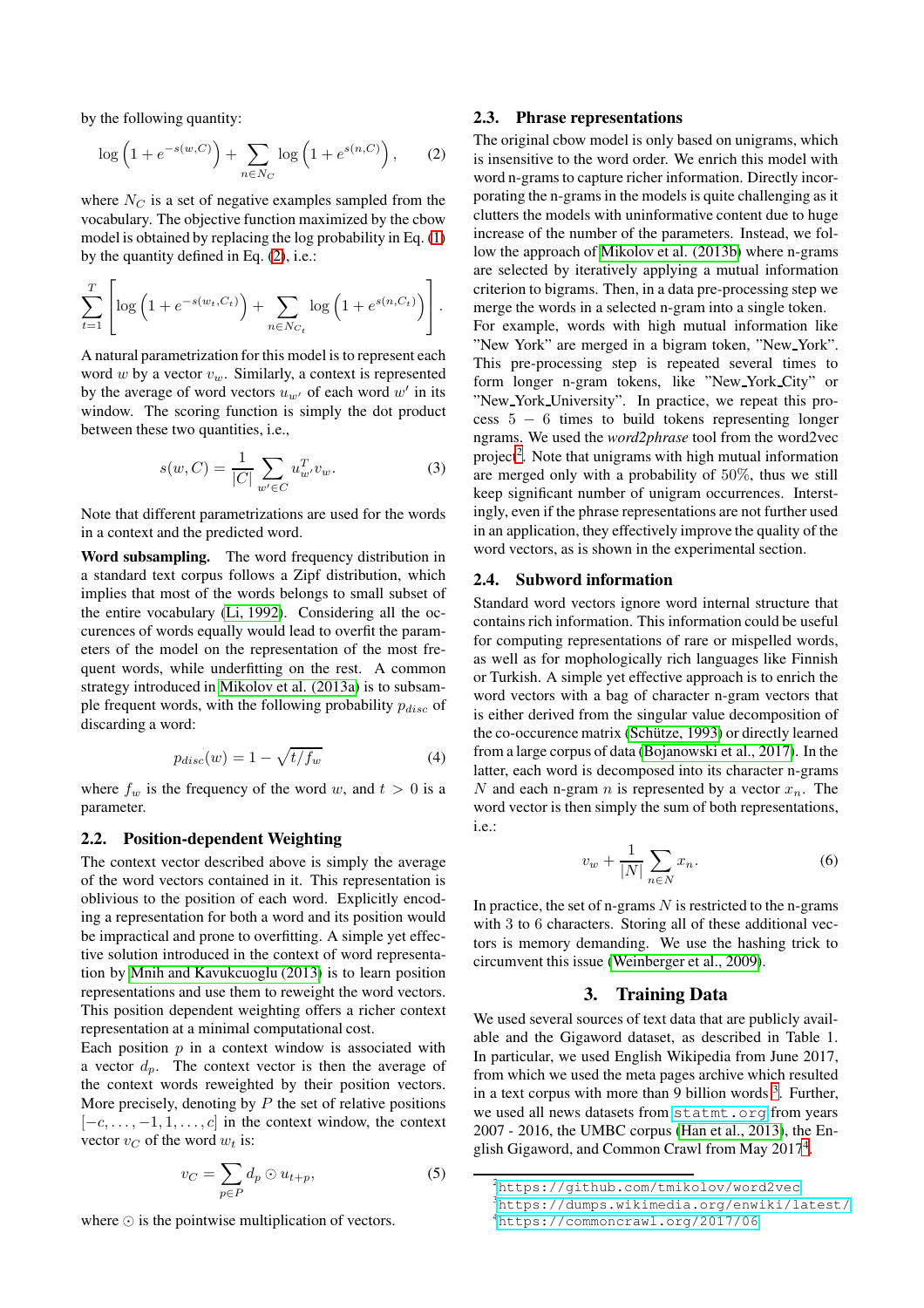In case of the Common Crawl, we wrote a simple data extractor based on a unigram language model that retrieves the documents written in English and discards low quality data. The same approach can be in fact used to extract text data for many other languages from Common Crawl.

We decided to perform no complex data normalization or pre-processing, as we want the resulting word vectors to be very easily used by a wide community (the text normalization can be done on top of the published word vectors as a post-processing step). We only used a publicly available  $tokenizer. perl$  script from the Moses MT project<sup>[5](#page-2-0)</sup>. We observed that de-duplicating large text training corpora, especially Common Crawl, significantly improves the quality of the resulting word vectors.

| Corpus                 | Size [billion] |  |  |  |  |
|------------------------|----------------|--|--|--|--|
| Wikipedia meta-pages   | 9.2            |  |  |  |  |
| <b>Statmt.org News</b> | 42             |  |  |  |  |
| <b>UMBC</b> News       | 3.2            |  |  |  |  |
| Gigaword               | 3.3            |  |  |  |  |
| Common Crawl           | 630            |  |  |  |  |

Table 1: Training corpora and their size in billions of words after tokenization and sentence de-duplication.

# 4. Results

Further we report results for models trained on either the Common Crawl, or on a combination of the Wikipedia, Statmt News, UMBC and Gigaword. This is comparable to corpora that other models that attempted to improve upon word2vec were trained on, notably the GloVe model from the Stanford NLP group [\(Pennington et al., 2014\)](#page-3-14). Although a careful analysis performed in [Levy et al. \(2015\)](#page-3-15) shows that the original word2vec is faster to train, produces more accurate models and takes significantly less memory than the GloVe algorithm, the availability of large pretrained GloVe models proved to be a useful resource for many researchers who do not have time to train their own model on very large dataset like the Common Crawl.

We used the cbow architecture described in Section [2.1.](#page-0-2) with window size 5 for the baseline models and window size 15 for the models that learn position-dependent weights (described in Section [2.2.\)](#page-1-4). We used 10 negative examples for training with the negative sampling and threshold for subsampling frequent words set to  $t = 10^{-5}$ . In Table [2](#page-2-1) we report results on the word analogies from [Mikolov et al. \(2013a\)](#page-3-2) using baseline cbow model trained on Common Crawl with de-duplicated sentences, with phrases (we used 6 iterations of building the phrases by merging bigrams with high mutual information), and with the position-dependent weighting as used in [Mnih and Kavukcuoglu \(2013\)](#page-3-5). The training itself took three days on a single multi-core machine.

In Table [3,](#page-2-2) we can see comparison between cbow as implemented in the fastText library [\(Bojanowski et al., 2017\)](#page-3-3) and the GloVe models trained on comparable corpora. The

| Model                                                             |     | Sem Syn Tot |    |
|-------------------------------------------------------------------|-----|-------------|----|
| $cbow + \text{uniq}$                                              | 79. | -73         | 76 |
| $cbow + \text{unique} + \text{phrases}$                           | 82  | 78          | 80 |
| $\text{cbow} + \text{unique} + \text{phrases} + \text{weighting}$ | -87 | 82          | 85 |

<span id="page-2-1"></span>Table 2: Accuracies on semantic and syntactic analogy datasets for models trained on Common Crawl (630B words). By performing sentence-level de-duplication, adding position-dependent weighting and phrases, the model quality improves significantly.

87% accuracy on the word analogy tasks is to our knowledge the best published result so far by a large margin, and much better than existing GloVe models which were trained on comparable corpora. We improved this result further to 88.5% accuracy by adding the sub-word features.

We also report very strong performance on the Rare Words dataset [\(Luong et al., 2013\)](#page-3-7), again outperforming GloVe models by a large margin. Finally, we replaced the GloVe pre-trained vectors with the new fastText vectors in a question answering system trained on the Squad dataset [\(Rajpurkar et al., 2016\)](#page-3-8). In a setup that is further described in [Chen et al. \(2017\)](#page-3-9), we did observe significant improvement of the accuracy.

| Model                | Analogy | RW   | Squad        |
|----------------------|---------|------|--------------|
| GloVe Wiki + news    | 72      | 0.38 | $77.7\%$     |
| fastText Wiki + news | 87      | 0.50 | 78.8%        |
| GloVe Crawl          | 75      | 0.52 | 78.9%        |
| fastText Crawl       | 85      | 0.58 | <b>79.8%</b> |

<span id="page-2-2"></span>Table 3: Results on Word Analogy, Rare Words and Squad datasets with fastText models trained on various corpora (see Table 1) or Common Crawl (see Table 2), and comparison to GloVe models trained on comparable datasets.

The models trained on the Wikipedia and News corpora, and on the Common Crawl, were published at the <fasttext.cc> website and are available to the NLP researchers. Further, we did experiment with the phrasebased analogy dataset introduced in [Mikolov et al. \(2013b\)](#page-3-6), and achieved 88% accuracy using the model trained on Crawl, which again is to our knowledge the new state of the art result. We plan to release the model containing all the phrases in the near future.

Finally in Table [4,](#page-3-16) we use a script provided by [Conneau et al. \(2017\)](#page-3-17) to measure the influence of different pre-trained word vector models on several text classification tasks (MRPC, MR CR, SUBJ, MPQA, SST and TREC). We performed the classification using the standard fastText toolkit running in a supervised mode [\(Joulin et al., 2016\)](#page-3-18), using the pre-trained models to initialize the classifier. Overall, the new fastText word vectors result in superior text classification performance.

<span id="page-2-0"></span><sup>5</sup><https://github.com/moses-smt>